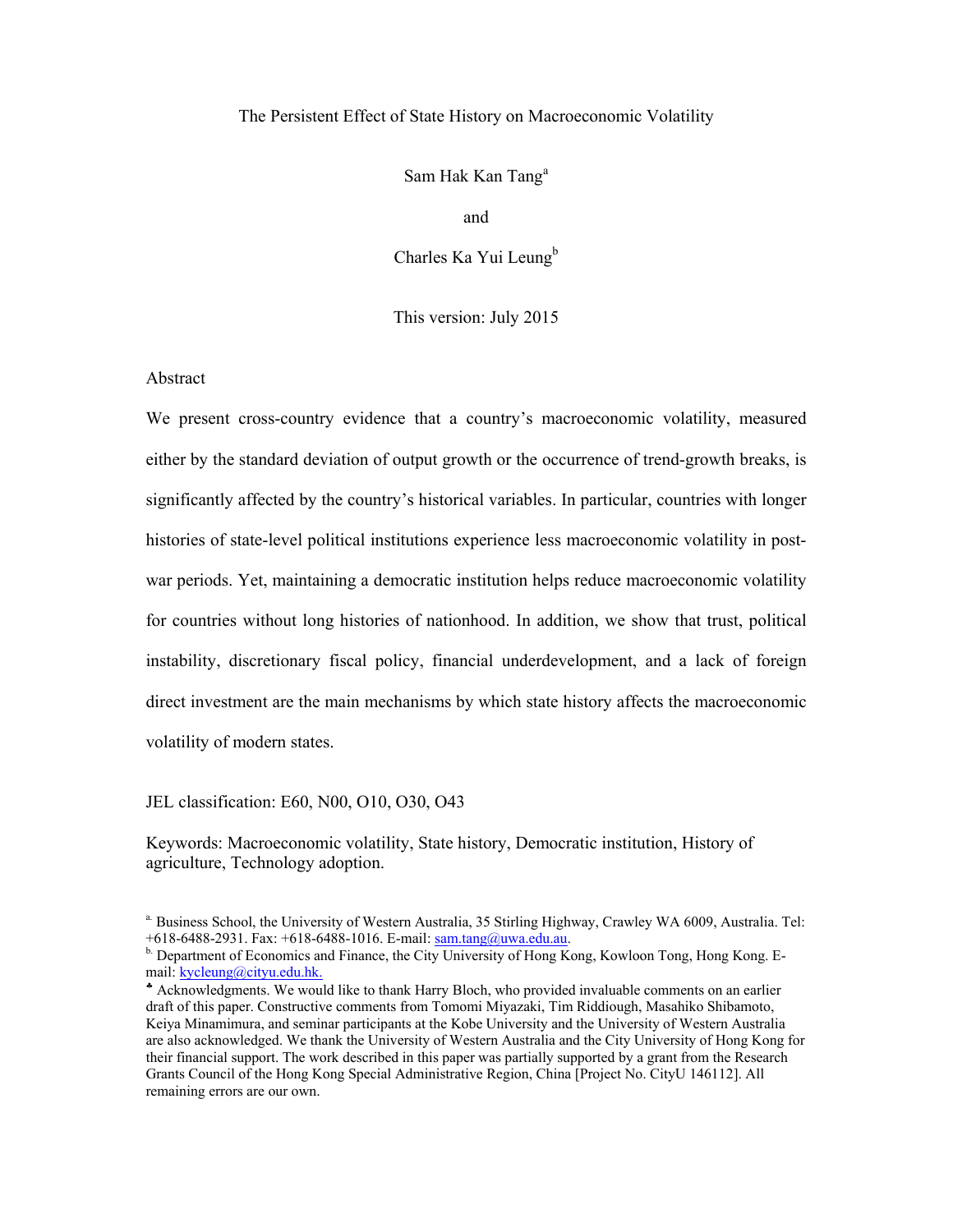### **1. Introduction**

Certain historical variables, dating back to more than 10,000 B.C.E, are found to exert a persistent effect on the current income level in the growth literature. These key historical variables include the biogeographic conditions that determined the timing of the Neolithic Revolution (Diamond, 1997; Hibbs and Olsson, 2004; Olsson and Hibbs, 2005), the history of state-level political institutions (Bockstette, Chanda and Putterman, 2002; Putterman and Weil, 2010), the history of agriculture (Putterman and Weil, 2010), the history of technology adoption (Comin, Easterly and Gong, 2010), genetic distance from the frontier (Spolaore and Wacziarg, 2009), and genetic diversity of the population (Ashraf and Galor, 2013).<sup>1</sup> Studies of these historical variables have not only provided stimulating insights on the fundamental determinants of growth, but also have made available rich datasets of historical variables. However, they have remained silent on the questions of whether historical variables are linked to current macroeconomic volatility, and it is puzzling that why macroeconomic volatility is being neglected in this literature?

There are two main possible reasons for the failure of the literature on historical determinants of growth to consider macroeconomic volatility. First, a common belief is that growth volatility is unimportant compared to growth itself. Robert Lucas (1987), for example, suggests that the possible returns from understanding business cycle volatility are trivial compared to those from understanding growth. However, despite Lucas's suggestion, it has been shown convincingly that macroeconomic volatility is important in its own right because not only it can affect growth (Ramey and Ramey, 1995), but also can undermine measures of subjective well-being for risk-averse individuals, including self-reported happiness and life satisfaction (Wolfers, 2003). Second, if growth volatility and growth are jointly determined, then there is little reason for studying macroeconomic volatility separately

<sup>&</sup>lt;sup>1</sup> See Spolaore and Wacziarg (2013) for a summary of this growing body of literature. Nunn (2009) provides a survey of the literature on the importance of history to economic development.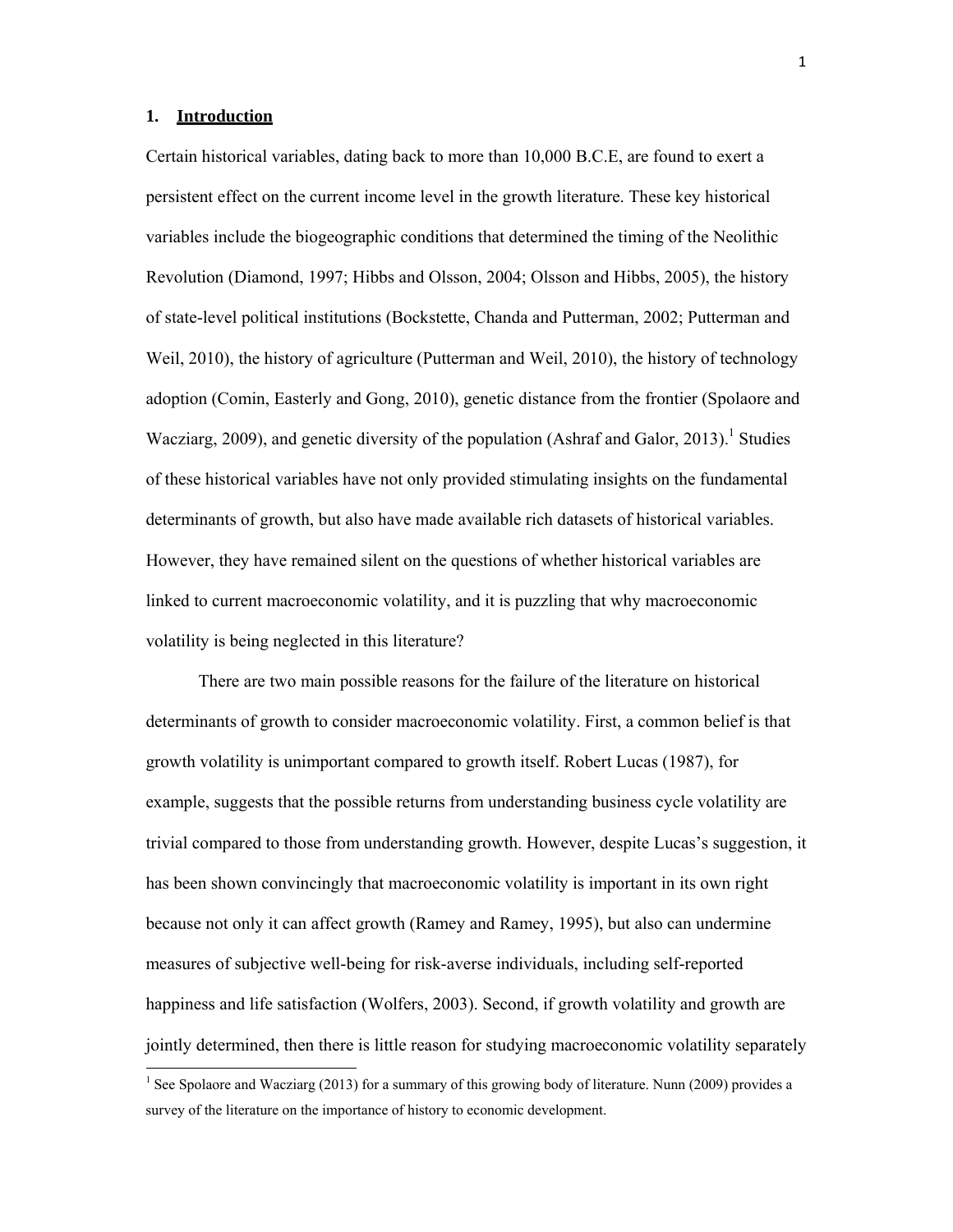from growth. Yet, there have been a large number of previous studies focusing on macroeconomic volatility alone.<sup>2</sup> Some of these studies are concerned with the fundamental factors of macroeconomic volatility, especially in developing countries (Rodrik, 1999; Acemoglu, Johnson, Robinson and Thaicharoen, 2003; Fata ́s and Mihov, 2003; Klomp and Haan, 2009).By explicitly controlling for the level of income per capita in their analysis, these studies show that distortionary or discretionary policies that cause high macroeconomic volatility and economic crises are themselves the "symptoms" of weak institutional quality or less democratic political systems. The implicit assumption underlying these studies is that there are powerful factors that can affect both growth and macroeconomic volatility independently.

This paper sits on a strand of the literature which studies the fundamental factors of macroeconomic volatility. Among others, Rodrik (1999) argues that divided societies and weak conflict management at the institutional level amplify external shocks, causing volatile growth and crises. Acemoglu, Johnson, Robinson and Thaicharoen (2003) (henceforth AJRT, 2003) show that countries that inherited more "extractive" institutions from their former European colonizers are more likely to experience high volatility and economic crises during post-war periods. Fatás and Mihov (2003) find that institutional environments that impose few constraints on governance via checks and balances experience greater discretion in fiscal policy, which causes macroeconomic instability. Malik and Temple (2009) provide evidence that remote countries with poor market access are more likely to have undiversified exports and to experience greater volatility in output growth. There is also substantial evidence that less democratic countries experience more macroeconomic volatility. For instance, Mobarak (2005) and Klomp and Haan (2009) find that democracy reduces economic volatility. Our work is closely related to research on the fundamental factors shaping macroeconomic

<sup>&</sup>lt;sup>2</sup> See Loayza, Ranciere, Serven, and Ventura (2007) for a summary of this literature.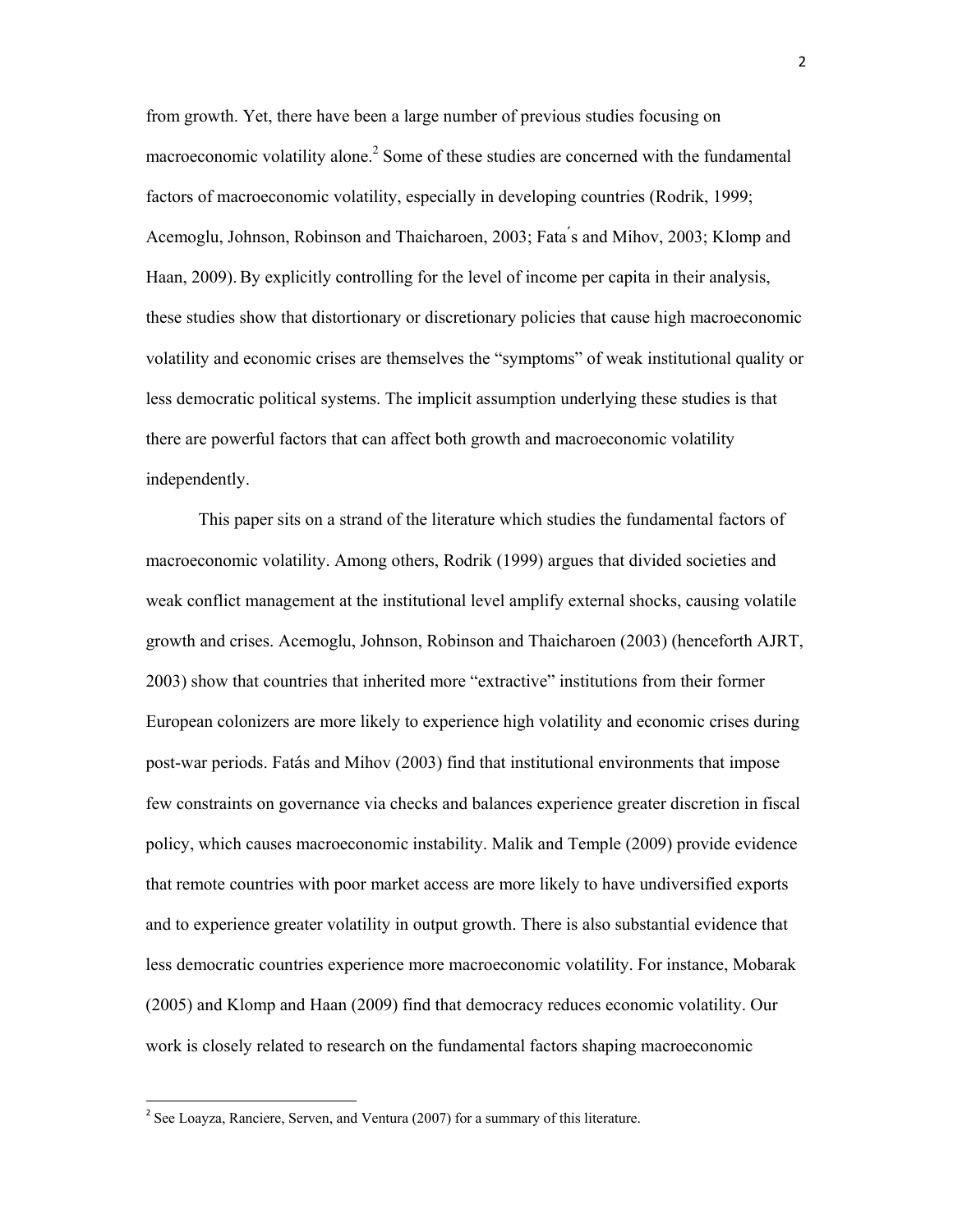volatility. However, we look much more deeply into history to determine whether and how human evolution in the last 10,000 years continues to influence macroeconomic volatility today.

 The idea that the history of state-level political institutions exerts a persistent effect on macroeconomic volatility today is inspired by the theory of the origin of constitutionalism and its effect on economic prosperity proposed by Greif (2008). A key element of this theory is that the ruler (policymaker) relies on administrators to implement policy choices, and that the administrators can sanction the ruler if they process a certain degree of administrative power. In a state where the administrators are powerful, it is expected that the level of intrastate violence is high. In contrast, a high level of inter-state violence is expected in a state where the administrators are weak and the ruler has the power to initiate violence against other states. The levels of intra-state and inter-state violence can be reduced when the ruler and administrators cooperate to establish equilibria where the power of the administrators is at the midlevel. In the long run, such equilibria of midlevel administrative power are more likely to reduce violence and yield economic prosperity. An implication derived from this theory is that countries with a longer history of state-level political institutions are more likely to have reached equilibria of midlevel administrative power that reduce violence and reward cooperation. In the words of Greif (2008), "Administrative equilibria influence the growth of the state- whether it disintegrates or consolidates- and whether violence prevails within or between states (p. 20)." Although this paper does not study the level of administrative power and its effect on the evolution of constitutionalism, it examines an observable outcome of such administrative equilibria that countries with a longer history of state-level political institutions are more likely to be less volatile.

Why does the history of state-level political institutions have such a strong influence on macroeconomic volatility and its proximate factors today? Diamond (1997) argues that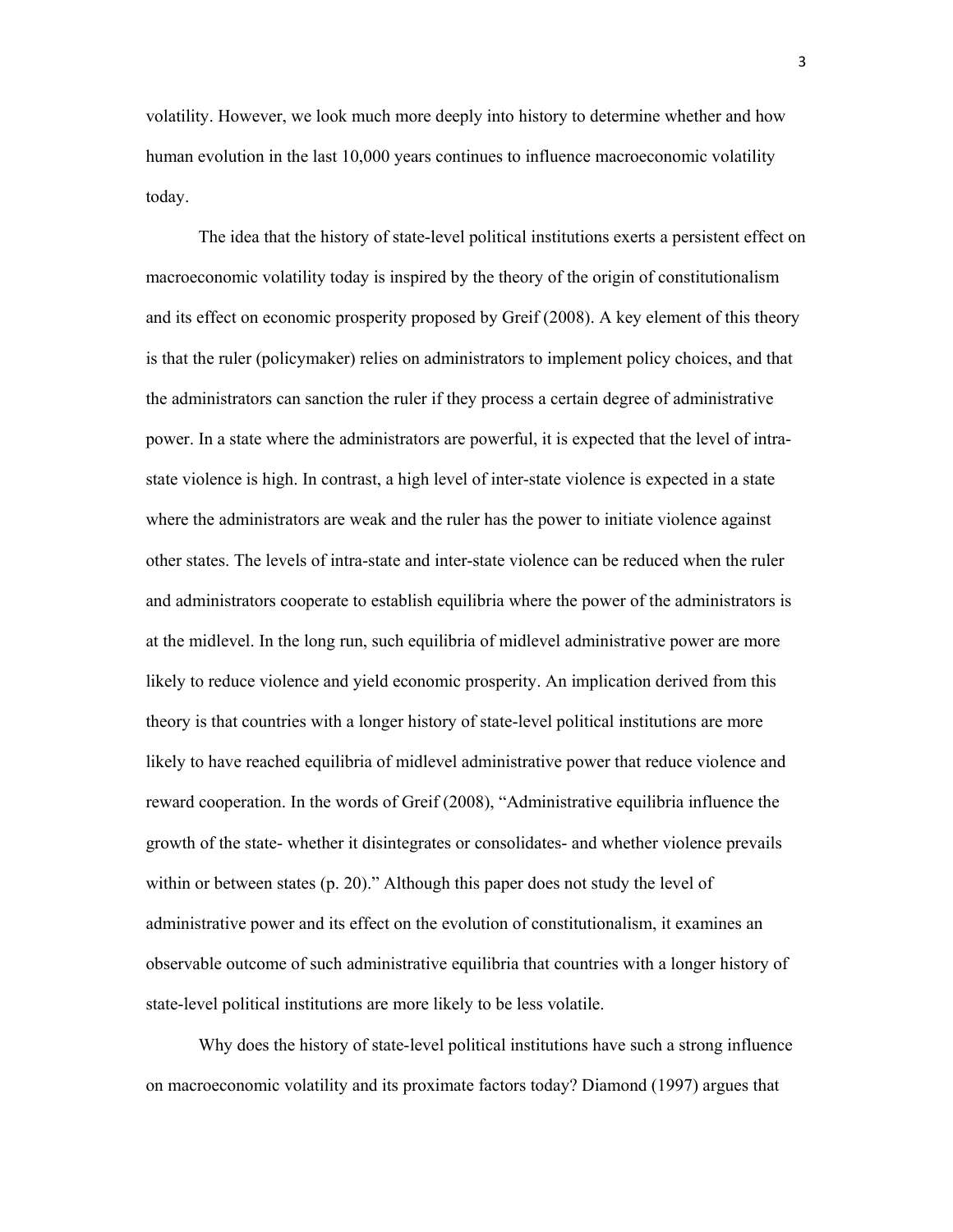people living in countries with long histories of nationhood are more likely to have a sense of common identity and a common language.<sup>3</sup> Sharing an identity and a language fosters trust and social interaction, which are important components of social capital (Temple, 1998). Putterman and Weil (2010) show that trust, control, respect, obedience and thriftiness are all positively affected by state history.<sup>4</sup> In this paper, we show that a country's state history has a significant positive effect on the extent the citizens of that country trust one another, which in turn is highly correlated with the proximate factors of macroeconomic volatility.<sup>5</sup> Our finding is consistent with the idea that a unified state with a common national identity and language is less likely to experience the devastating effects of civil war and other forms of political instability (Easterly and Levine, 1997). Moreover, Bockstette, Chanda and Putterman (2002) argue that through learning by doing, public administration is more effective in long-standing states. Also, long-standing states may develop better bureaucratic discipline and hierarchical control. Hence, countries with longer histories of nationhood are likely to be more stable because they may have accumulated more social capital, experience fewer civil wars and other forms of political instability, and function with more effective administration, greater bureaucratic discipline and hierarchical control.

 $3$  A common language also reinforces national identity. Clots-Figueras and Masella (2013) show that teaching Catalan in Catalonian schools instils greater loyalty to the Catalan identity, and affects political preferences and attitudes toward the organization of the state.

 $4$  Becker et al. (2011) find that communities in Eastern Europe that were affiliated with the historical Hapsburg Empire have a higher citizens' trust in local public services and lower corruption in courts and police.

<sup>&</sup>lt;sup>5</sup> Sangnier (2013) also finds that higher trust is associated with lower macroeconomic volatility in a cross section of countries. More discussion on that line of research will be presented in a later section.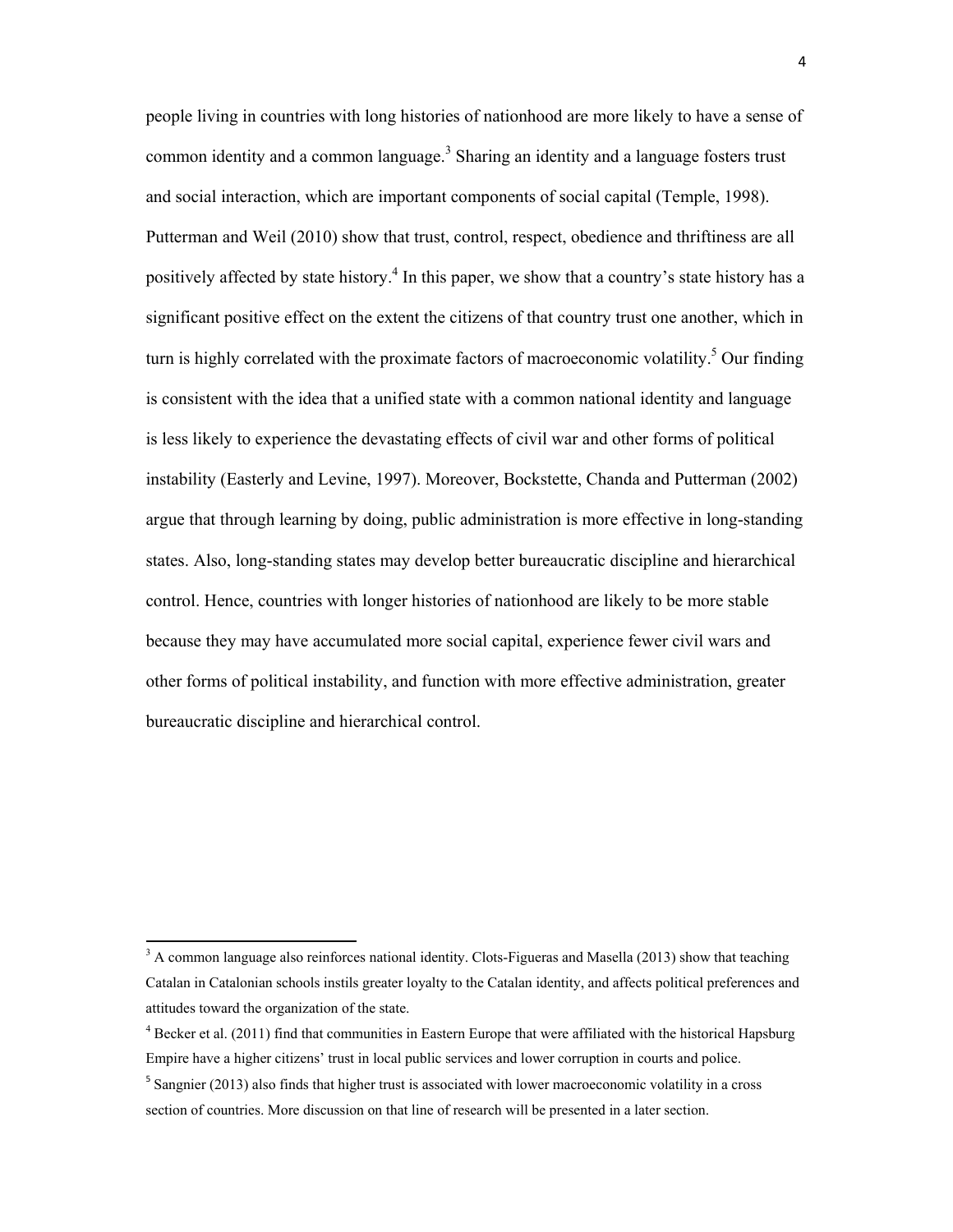A preview of the results First, we show that countries with longer histories of state-level political institutions experience less macroeconomic volatility in post-war periods.<sup>6</sup> The effect of this historical variable is manifested not only in (relatively) high-frequency volatility, measured by the standard deviation of annual output growth, but in medium-term volatility, measured by the occurrence of trend-growth breaks.<sup>7</sup> In addition, robustness checks conducted in later sections and in the appendix reveal that state history does not affect current macroeconomic volatility through the growth channel but through other independent channels, and that the effect of state history on volatility remains significant and substantial after controlling for a host of structural variables investigated in previous studies. $8$ 

 It is important to stress that state history *does not completely dictate* the level of macroeconomic volatility of a country. For instance, results of our 0.75 quantile regression of the interaction model indicate that macroeconomic volatility can be reduced for the relatively volatile countries if they maintain a democratic political system, regardless of their histories of state-level political institutions. On the contrary, countries with long histories of nationhood may suffer from volatile growth if they maintain an autocratic regime. Democratic reforms have already been found to have positive effects on economic growth and development (See, among others, Persson and Tabellini, 2006). Our research further shows that maintaining a democratic political system can mitigate the destabilizing effects of historical constraints imposed on a country.

<sup>&</sup>lt;sup>6</sup> We acknowledge the work of Bockstette, Chanda and Putterman (2002) who study the history of state-level political institutions and how it affects a country's current political stability and economic growth. This paper extends their research beyond political stability and growth.

<sup>&</sup>lt;sup>7</sup> A country's history of state-level political institutions is measured by the extent to which the country was controlled by a government above tribal level from 1 to 1950 C.E. This historical variable is adjusted for the proportion of the territory of the modern country ruled by the government during this period, and also for whether its government was foreign or locally based. See Section 2 for a detailed description of this historical variable. See also Acemoglu et al. (2013) for a related analysis of "weak states."

<sup>&</sup>lt;sup>8</sup> The terms "state history" and "the history of state-level political institutions" are used interchangeably throughout the paper.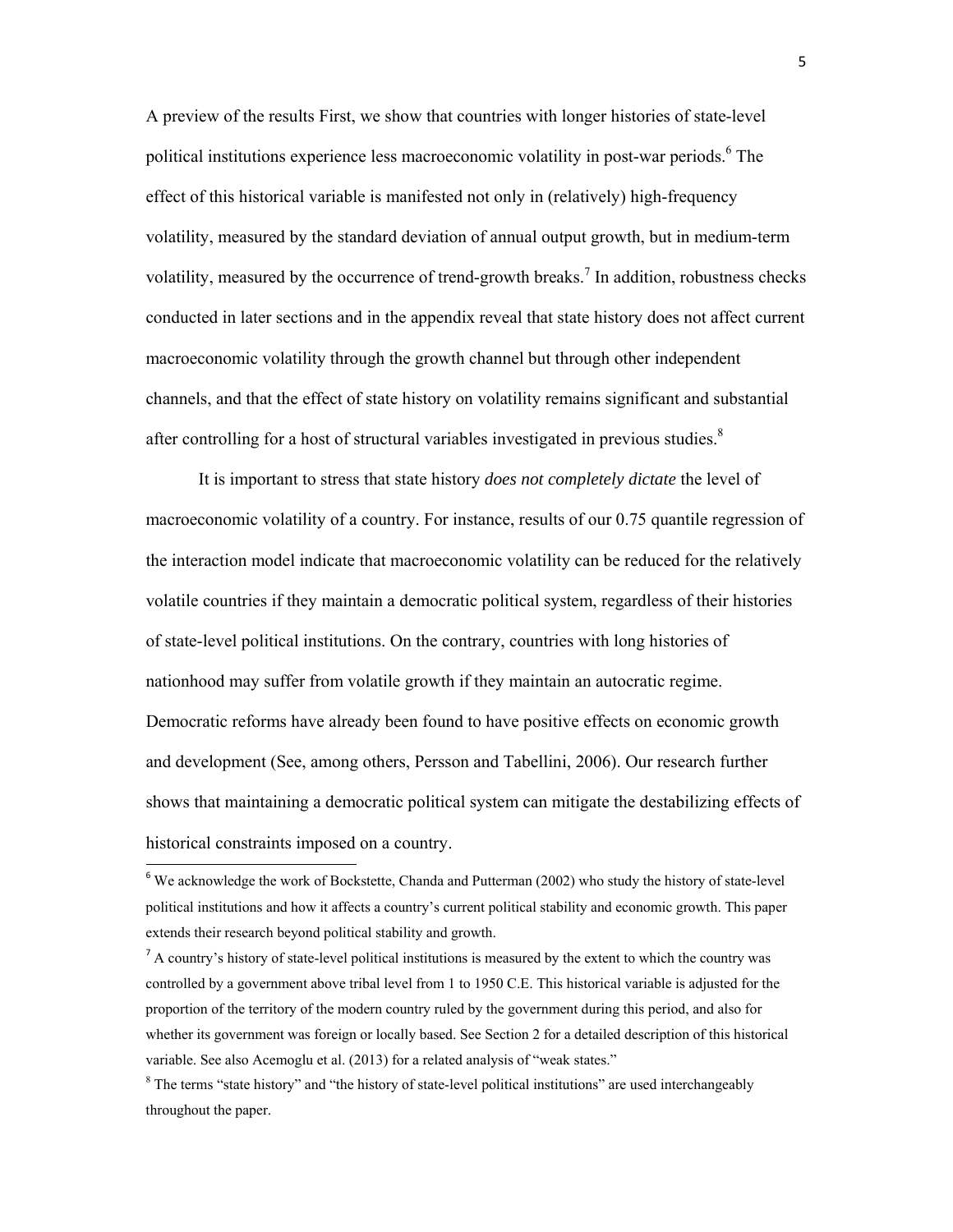Our second contribution to the literature is the confirmation that the effects of state history are *multi-dimensional*, and principally affect output volatility through political and financial frameworks. A long history of state-level political institutions reduces the degree of political risk and enhances political constraints on fiscal-policy discretion. It also facilitates financial development and attracts foreign direct investment (FDI). The results of previous studies show that political stability (AJRT, 2003; Klomp and Haan, 2009), discretionary fiscal policy (Fatás and Mihov, 2003), financial development (Ferreira da Silva, 2002; Raddatz, 2006), and FDI inflow (Lensink and Morrissey, 2006) are important covariates of output volatility. We add to the literature by showing that the history of state-level political institutions has a significant effect on all of these important "proximate" factors of output volatility. We also show that once the effect of state history on these proximate factors is accounted for, there is little left in explaining output volatility, suggesting that these proximate factors are the main drivers through which state history affects macroeconomic volatility.<sup>9</sup>

The remainder of this paper is divided into four sections. Section 2 presents the definitions and constructions of the two measures of macroeconomic volatility and the historical variables used in the regressions. Section 3 presents empirical evidence for linking historical variables to macroeconomic volatility. In particular, we show that the history of state-level political institutions has an important role in explaining macroeconomic volatility today. Furthermore, we demonstrate that state history and democracy are *both important* for

<sup>&</sup>lt;sup>9</sup> Clearly, this is related to the discussion of whether institutions are endogenous or exogenous, and how institutions affect economic performance. It is beyond the scope of this paper to survey that literature. See Engerman and Sokoloff (2008), among others, for a review of that literature.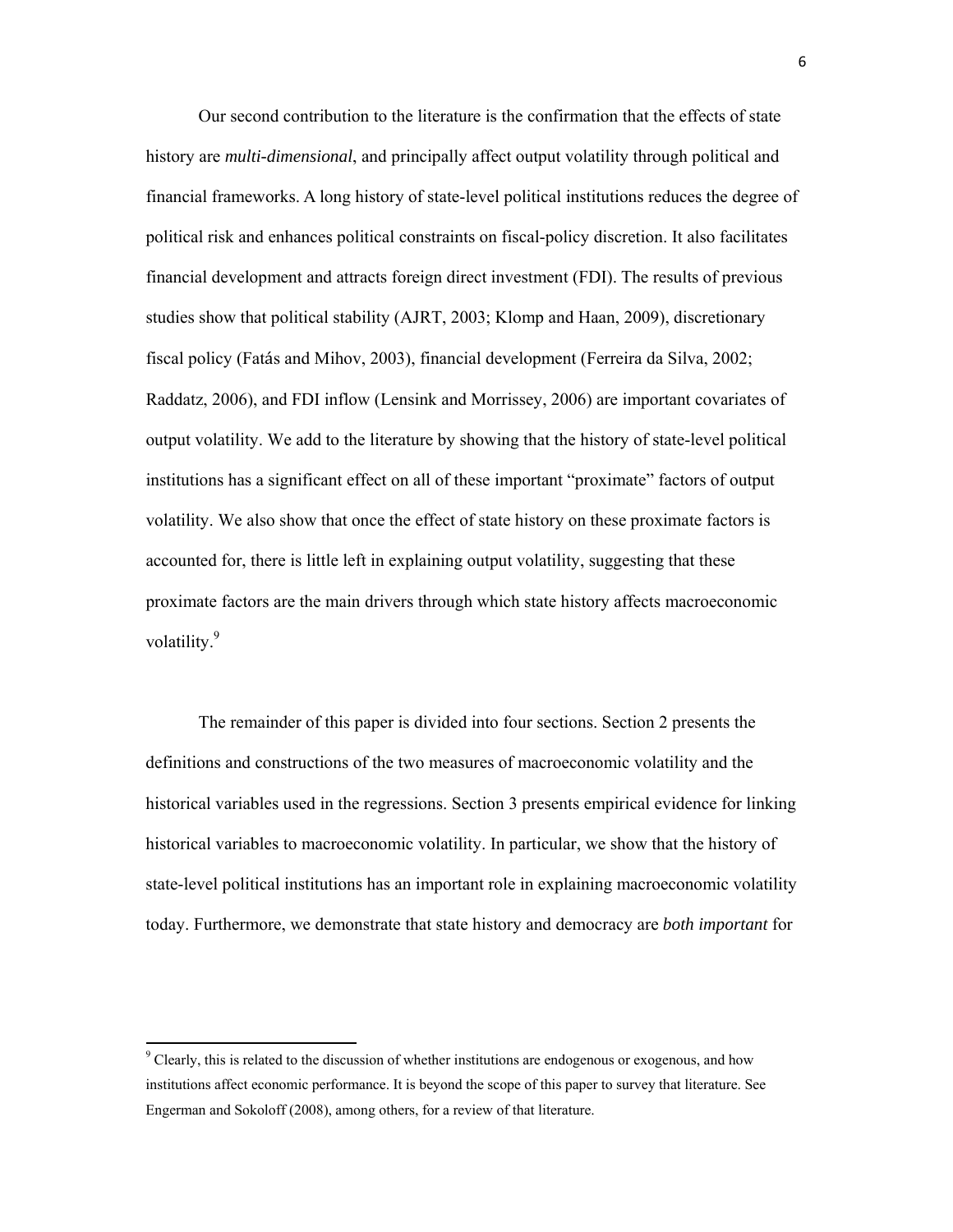macroeconomic volatility in the most volatile countries.<sup>10</sup> Section 4 investigates the channels through which state history may affect output volatility, and provides evidence that political instability, discretionary fiscal policy, financial underdevelopment and a lack of FDI inflow channel the effects of state history on output volatility. We also present evidence that the above-mentioned channels are both causal and insensitive to further robustness checks. In addition, the section shows that trust plays a crucial role in linking state history and the proximate factors of macroeconomic volatility. In the last section, we summarize our findings and conclude the paper.

 $10$  To save space, we present and discuss the results of further robustness checks of the baseline estimates in the appendix. These results show that the baseline estimates are unaffected by using an alternative measure of output volatility (growth-filtered output volatility) and by adding more structural variables that are well known to be related to macroeconomic volatility.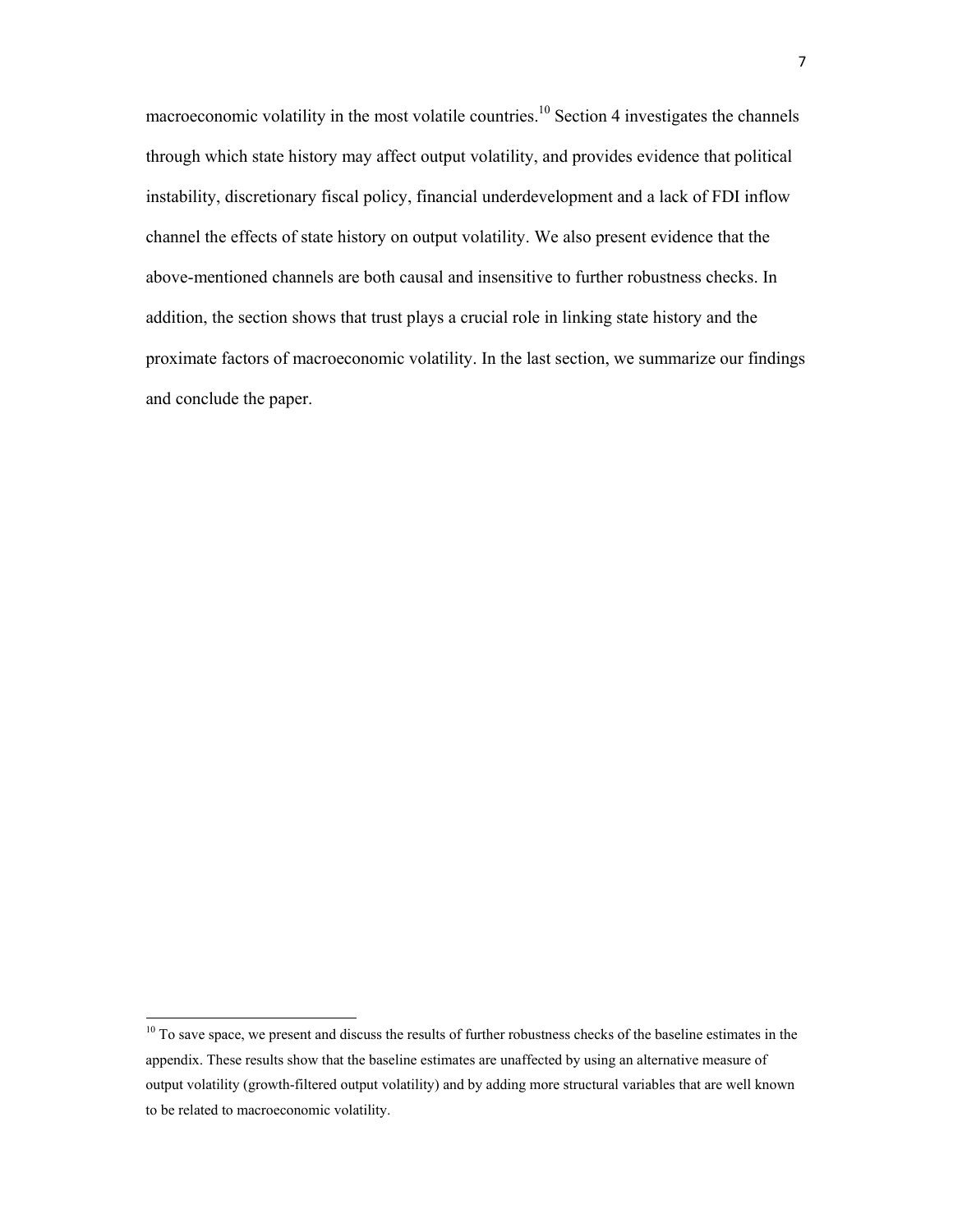



Notes: See Section 2 in text for discussions of state history and output volatility.



Figure 2: State History and Frequency of Trend-Growth Breaks

Notes: See Section 2 in text for discussions of state history and trend-growth breaks.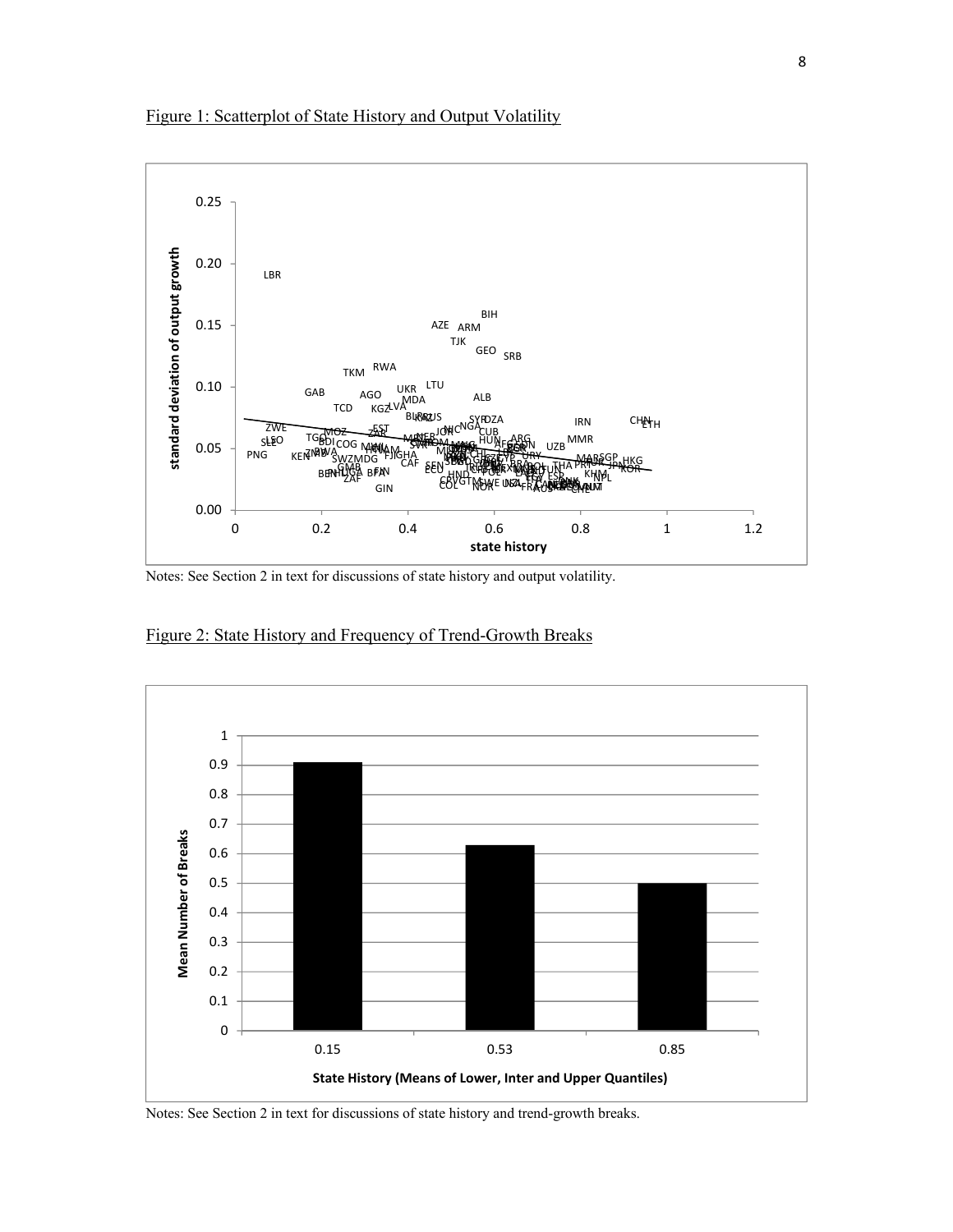

Figure 3: The Marginal Effect of State History on Democracy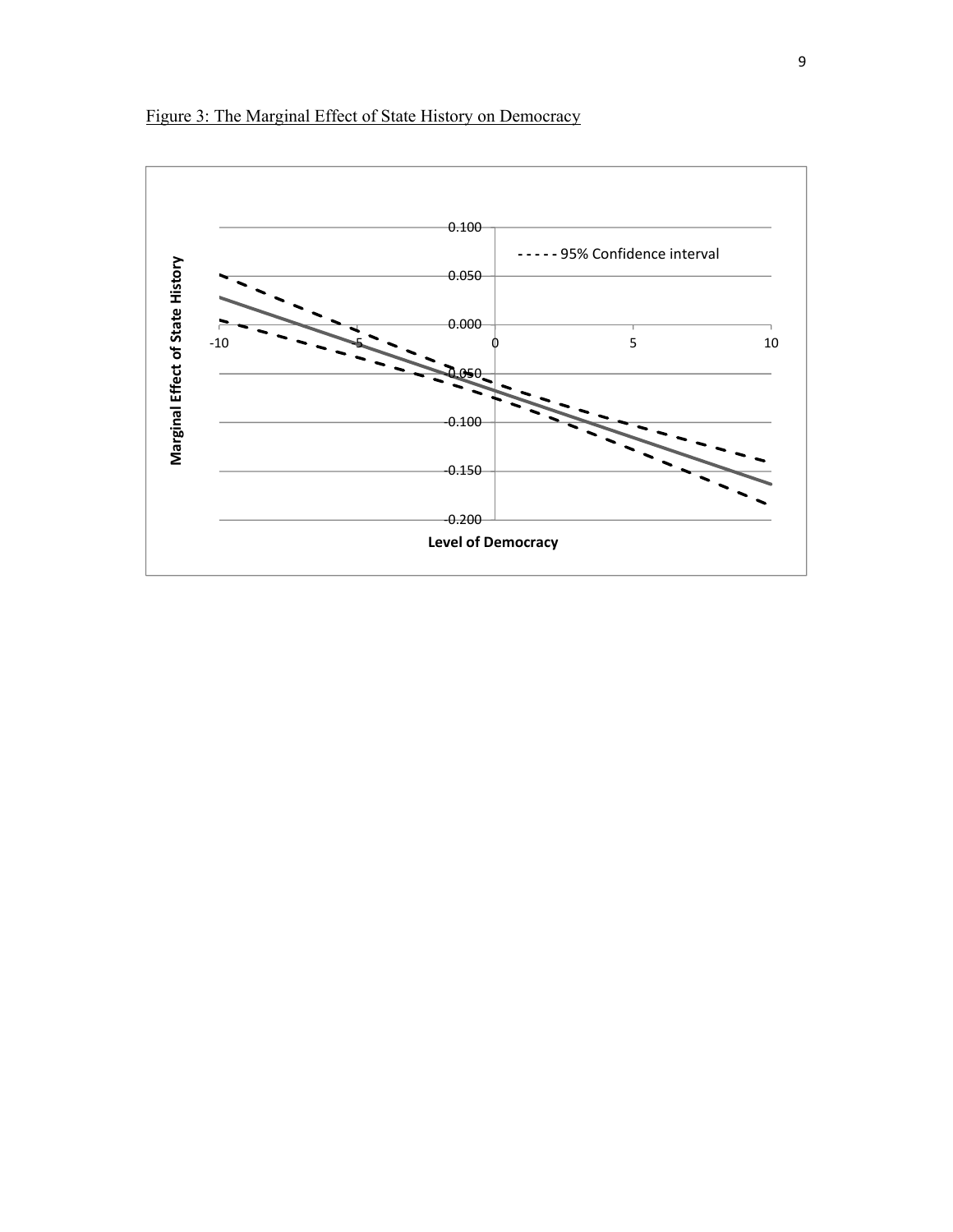# Table 1: Baseline Results (OLS)

| Dependent variable is the standard deviation of annual output growth (1960-2011) |             |            |             |                          |             |                   |                |
|----------------------------------------------------------------------------------|-------------|------------|-------------|--------------------------|-------------|-------------------|----------------|
|                                                                                  |             |            | 3           | $\overline{\mathcal{A}}$ | 5           | 6                 | $\overline{7}$ |
| State history                                                                    | $-0.044***$ | $-0.022*$  | $-0.037***$ | $-0.032***$              | $-0.026*$   | $-0.024*$         | $-0.033**$     |
|                                                                                  | (0.013)     | (0.011)    | (0.014)     | (0.011)                  | (0.013)     | (0.013)           | (0.016)        |
| Log GDP per                                                                      |             | $-0.004**$ | $-0.006***$ | $-0.008***$              | $-0.011***$ | $-0.002$          | $-0.010**$     |
| capita                                                                           |             | (0.002)    | (0.002)     | (0.003)                  | (0.004)     | (0.003)           | (0.004)        |
| Agriculture                                                                      |             |            | $1.93e-6$   |                          |             |                   | 1.64e-6        |
| history                                                                          |             |            | $(1.65e-6)$ |                          |             |                   | $(2.03e-6)$    |
| Technology                                                                       |             |            | 0.009       |                          |             |                   | $0.038**$      |
| history@1500                                                                     |             |            | (0.014)     |                          |             |                   | (0.017)        |
| Genetic distance                                                                 |             |            | $-1.88e-6$  |                          |             |                   | $1.66e-5**$    |
|                                                                                  |             |            | $(5.50e-6)$ |                          |             |                   | $(7.31e-6)$    |
| Former British                                                                   |             |            |             | $-0.024***$              |             |                   | $-0.024**$     |
| colony                                                                           |             |            |             | (0.006)                  |             |                   | (0.010)        |
| Former French                                                                    |             |            |             | $-0.023***$              |             |                   | $-0.019**$     |
| colony                                                                           |             |            |             | (0.009)                  |             |                   | (0.009)        |
| Former Spanish                                                                   |             |            |             | $-0.018***$              |             |                   | $-0.006$       |
| colony                                                                           |             |            |             | (0.006)                  |             |                   | (0.009)        |
| Former colony                                                                    |             |            |             | $-0.017**$               |             |                   | $-0.003$       |
| of other power                                                                   |             |            |             | (0.009)                  |             |                   | (0.010)        |
| Absolute latitude                                                                |             |            |             |                          | 0.000       |                   | 0.000          |
|                                                                                  |             |            |             |                          | (0.000)     |                   | (0.000)        |
| Tropics                                                                          |             |            |             |                          | $-0.007$    |                   | $-0.007$       |
|                                                                                  |             |            |             |                          | (0.008)     |                   | (0.010)        |
| Log of arable                                                                    |             |            |             |                          | $-0.001$    |                   | $-0.002$       |
| land                                                                             |             |            |             |                          | (0.001)     |                   | (0.002)        |
| Landlocked                                                                       |             |            |             |                          | $-0.003$    |                   | $-0.008$       |
|                                                                                  |             |            |             |                          | (0.005)     |                   | (0.005)        |
| Island                                                                           |             |            |             |                          | $-0.005$    |                   | $-0.002$       |
|                                                                                  |             |            |             |                          | (0.005)     |                   | (0.007)        |
| Africa                                                                           |             |            |             |                          | $-0.006$    |                   | 0.007          |
|                                                                                  |             |            |             |                          | (0.006)     |                   | (0.008)        |
| Ethnic                                                                           |             |            |             |                          |             | 0.006             | 0.018          |
| fractionalization                                                                |             |            |             |                          |             | (0.023)           | (0.015)        |
| Cultural                                                                         |             |            |             |                          |             | $-0.004$          | 0.004          |
| fractionalization                                                                |             |            |             |                          |             | (0.022)           | (0.016)        |
| Islamic                                                                          |             |            |             |                          |             | 0.006             | 0.006          |
|                                                                                  |             |            |             |                          |             | (0.005)           | (0.006)        |
| <b>Excluding Neo-</b>                                                            |             |            |             |                          |             | Yes               | Yes            |
| Europe                                                                           |             |            |             |                          |             |                   |                |
| Observations                                                                     | 142         | 120        | 106         | 120                      | 111         | 113               | 93             |
| $R^2$                                                                            | 0.09        | 0.12       | 0.15        | 0.27                     | 0.26        | $\overline{0.11}$ | 0.36           |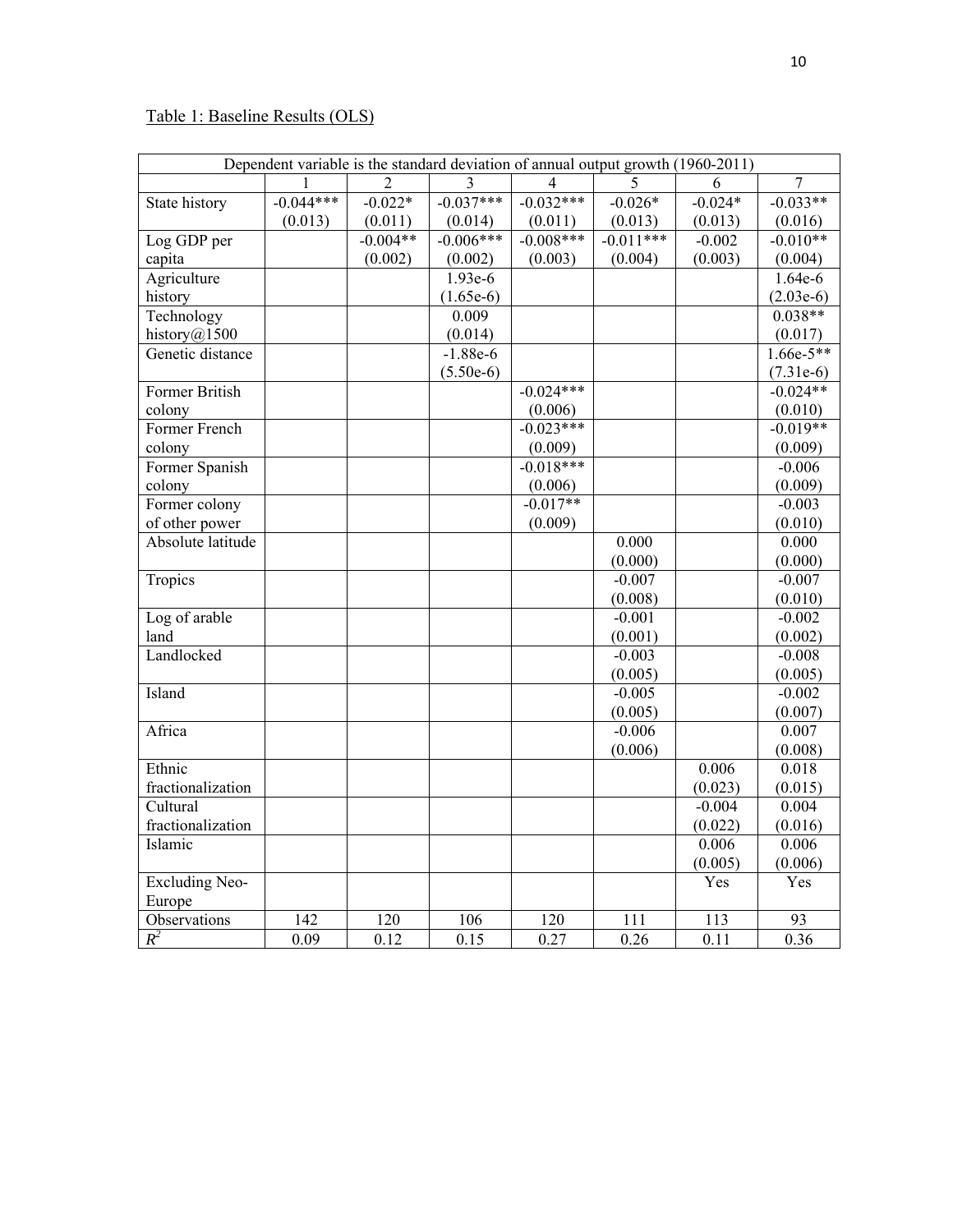| Dependent             | Standard deviation of annual output growth |             |              |              | Dummy variable for trend- |            |
|-----------------------|--------------------------------------------|-------------|--------------|--------------|---------------------------|------------|
| variable              |                                            |             |              | growth break |                           |            |
| Estimator             |                                            | <b>WLS</b>  | <b>LAD</b>   |              | <b>LOGIT</b>              |            |
|                       | (1)                                        | (2)         | (3)          | (4)          | (5)                       | (6)        |
| State history         | $-0.042**$                                 |             | $-0.034*$    |              | $0.002***$                |            |
|                       | (0.017)                                    |             | (0.020)      |              | (0.004)                   |            |
| State history w/o     |                                            | $-0.035**$  |              | $-0.033***$  |                           | $0.026**$  |
| migration             |                                            | (0.015)     |              | (0.011)      |                           | (0.044)    |
| Log GDP per           | $-0.008*$                                  | $-0.009**$  | $-0.008*$    | $-0.008**$   | 3.228**                   | 2.896*     |
| capita                | (0.004)                                    | (0.004)     | (0.005)      | (0.003)      | (1.924)                   | (1.769)    |
| Agriculture           | 8.06e-7                                    | 8.38e-7     | 1.50e-6      | 2.49e-6      | 1.000                     | 1.000      |
| history               | $(2.17e-6)$                                | $(2.12e-6)$ | $(2.04e-6)$  | $(2.17e-6)$  | (0.000)                   | (0.000)    |
| Technology            | $0.042**$                                  | $0.040**$   | $0.053***$   | $0.045***$   | 1.071                     | 0.549      |
| history $@1500$       | (0.020)                                    | (0.020)     | (0.022)      | (0.016)      | (2.509)                   | (1.170)    |
| Genetic distance      | $1.56e-5*$                                 | $1.9e-5**$  | $2.55e-5***$ | $2.47e-5***$ | 0.998**                   | 0.998*     |
|                       | $(8.31e-6)$                                | $(8.44e-6)$ | $(8.56e-6)$  | $(7.06e-6)$  | (0.001)                   | (0.001)    |
| Former British        | $-0.033***$                                | $-0.034***$ | $-0.021*$    | $-0.021*$    | $0.043***$                | $0.064**$  |
| colony                | (0.010)                                    | (0.010)     | (0.012)      | (0.012)      | (0.049)                   | (0.086)    |
| Former French         | $-0.023**$                                 | $-0.023**$  | $-0.018$     | $-0.015$     | $0.022**$                 | $0.026**$  |
| colony                | (0.010)                                    | (0.010)     | (0.011)      | (0.012)      | (0.033)                   | (0.043)    |
| Former Spanish        | $-0.014$                                   | $-0.0187*$  | $-0.001$     | $-0.009$     | 0.283                     | 0.234      |
| colony                | (0.010)                                    | (0.011)     | (0.010)      | (0.010)      | (0.309)                   | (0.265)    |
| Former colony         | $-0.009$                                   | $-0.010$    | $-0.009$     | $-0.011$     | 1.208                     | 2.116      |
| of other power        | (0.010)                                    | (0.011)     | (0.023)      | (0.023)      | (2.274)                   | (4.341)    |
| Absolute latitude     | 0.000                                      | 0.000       | 0.001        | 0.001        | 0.919                     | 0.941      |
|                       | (0.001)                                    | (0.001)     | (0.001)      | (0.000)      | (0.052)                   | (0.055)    |
| Tropics               | $-0.010$                                   | $-0.010$    | 0.004        | 0.004        | 0.829                     | 0.858      |
|                       | (0.011)                                    | (0.012)     | (0.015)      | (0.011)      | (1.236)                   | (1.388)    |
| Log of arable         | $-0.001$                                   | $-0.001$    | $-0.000$     | $-0.001$     | 1.823**                   | $1.641*$   |
| land                  | (0.002)                                    | (0.002)     | (0.002)      | (0.002)      | (0.539)                   | (0.494)    |
| Landlocked            | $-0.009$                                   | $-0.009$    | $-0.004$     | $-0.001$     | 1.172                     | 0.960      |
|                       | (0.006)                                    | (0.006)     | (0.010)      | (0.004)      | (0.977)                   | (0.811)    |
| Island                | $-0.006$                                   | $-0.007$    | $-0.001$     | 0.002        | 0.375                     | 0.398      |
|                       | (0.008)                                    | (0.007)     | (0.010)      | (0.007)      | (0.631)                   | (0.538)    |
| Africa                | 0.005                                      | 0.005       | 0.001        | 0.004        | 10.008                    | 12.065     |
|                       | (0.009)                                    | (0.009)     | (0.008)      | (0.011)      | (15.626)                  | (19.326)   |
| Ethnic                | $0.033**$                                  | $0.033*$    | 0.022        | 0.008        | 0.019                     | 0.006      |
| fractionalization     | (0.017)                                    | (0.018)     | (0.023)      | (0.025)      | (0.047)                   | (0.018)    |
| Cultural              | $-0.005$                                   | $-0.006$    | $-0.015$     | 0.005        | 57.948                    | 401.016    |
| fractionalization     | (0.017)                                    | (0.020)     | (0.027)      | (0.027)      | (190.563)                 | (1869.305) |
| Islamic               | 0.006                                      | 0.008       | $0.016*$     | $0.010*$     | 2.154                     | 2.078      |
|                       | (0.007)                                    | (0.007)     | (0.009)      | (0.006)      | (1.952)                   | (1.739)    |
| <b>Excluding Neo-</b> | Yes                                        | Yes         | Yes          | Yes          | Yes                       | Yes        |
| Europe                |                                            |             |              |              |                           |            |
| Observations          | 93                                         | 90          | 93           | 90           | 81                        | 80         |
| [Pseudo] $R^2$        | 0.43                                       | 0.45        | [0.22]       | $[0.25]$     | $[0.24]$                  | $[0.22]$   |

Table 2: Alternative Estimators and Measures of State History and Macroeconomic Volatility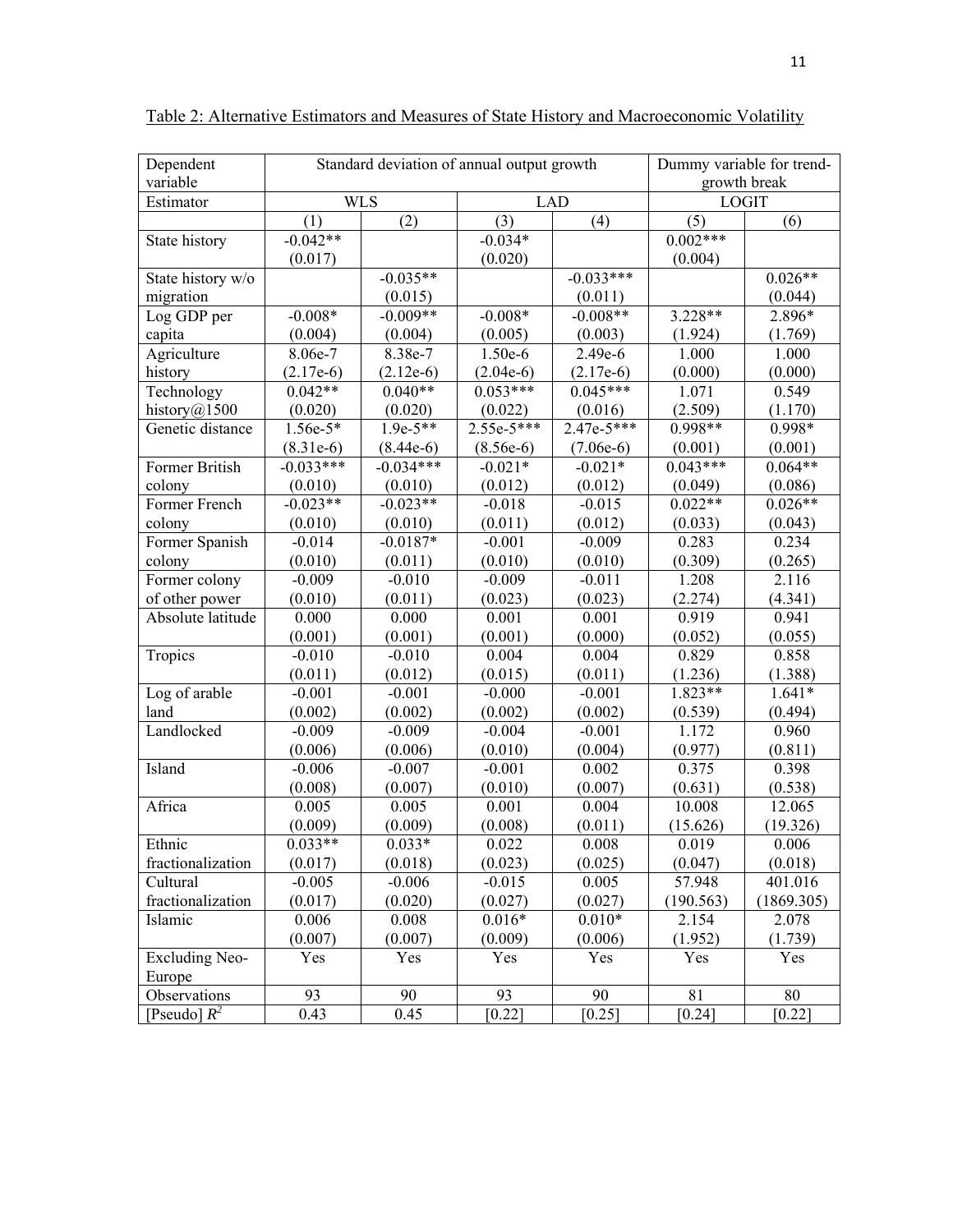|                               | Second-stage results: dependent variable is standard deviation of annual output growth |                                            |                                      |             |  |
|-------------------------------|----------------------------------------------------------------------------------------|--------------------------------------------|--------------------------------------|-------------|--|
|                               |                                                                                        | Instrumenting for state history only       | Instrumenting for state history $\&$ |             |  |
|                               |                                                                                        |                                            |                                      | LGDP pc     |  |
|                               | 2SLS                                                                                   | <b>LIML</b>                                | 2SLS                                 | <b>LIML</b> |  |
|                               | (1)                                                                                    | (2)                                        | (3)                                  | (4)         |  |
| State history                 | $-0.059**$                                                                             | $-0.061**$                                 | $-0.068***$                          | $-0.075**$  |  |
|                               | (0.023)                                                                                | (0.025)                                    | (0.026)                              | (0.032)     |  |
| Log GDP per capita            | $-0.010***$                                                                            | $-0.010***$                                | $-0.016**$                           | $-0.019**$  |  |
| (LGDP pc)                     | (0.004)                                                                                | (0.004)                                    | (0.007)                              | (0.009)     |  |
| Former British colony         | $-0.042***$                                                                            | $-0.042***$                                | $-0.047***$                          | $-0.050***$ |  |
|                               | (0.012)                                                                                | (0.012)                                    | (0.012)                              | (0.013)     |  |
| Former French colony          | $-0.025**$                                                                             | $-0.025**$                                 | $-0.031***$                          | $-0.034***$ |  |
|                               | (0.012)                                                                                | (0.012)                                    | (0.011)                              | (0.013)     |  |
| Former Spanish colony         | $-0.027***$                                                                            | $-0.028***$                                | $-0.031***$                          | $-0.033***$ |  |
|                               | (0.009)                                                                                | (0.010)                                    | (0.009)                              | (0.010)     |  |
| Former colony of other        | $-0.022*$                                                                              | $-0.022*$                                  | $-0.028**$                           | $-0.030**$  |  |
| power                         | (0.012)                                                                                | (0.012)                                    | (0.012)                              | (0.013)     |  |
| Landlocked                    | $-0.014***$                                                                            | $-0.013**$                                 | $-0.015**$                           | $-0.015**$  |  |
|                               | (0.005)                                                                                | (0.005)                                    | (0.006)                              | (0.006)     |  |
| History <sub>i</sub>          | Yes                                                                                    | Yes                                        | Yes                                  | Yes         |  |
| Climate & soil;               | Yes                                                                                    | Yes                                        | Yes                                  | Yes         |  |
| $Fractionalization_i$         | Yes                                                                                    | Yes                                        | Yes                                  | Yes         |  |
| <b>Excluding Neo-Europe</b>   | Yes                                                                                    | Yes                                        | Yes                                  | Yes         |  |
| LM test $(p$ -value)          | 0.001                                                                                  | 0.001                                      | 0.028                                | 0.023       |  |
| Hansen $J$ -test (p-value)    | 0.377                                                                                  | 0.383                                      | 0.405                                | 0.347       |  |
| Observations                  | 85                                                                                     | 85                                         | 85                                   | 85          |  |
| $R^2$ (Centered)              | 0.40                                                                                   | 0.39                                       | 0.36                                 | 0.35        |  |
|                               |                                                                                        | First-stage results: dependent variable is |                                      |             |  |
|                               | State history                                                                          |                                            | State history                        | Log GDP pc  |  |
| Log population 1CE            | $0.047***$                                                                             |                                            | $0.049***$                           | 0.023       |  |
|                               | (0.011)                                                                                |                                            | (0.012)                              | (0.067)     |  |
| Urbanization index 1CE        | 0.036                                                                                  |                                            | $0.046**$                            | 0.184       |  |
|                               | (0.023)                                                                                |                                            | (0.022)                              | (0.121)     |  |
| Island                        | $-0.044$                                                                               |                                            | $-0.001$                             | $0.774***$  |  |
|                               | (0.047)                                                                                |                                            | (0.042)                              | (0.276)     |  |
| Africa                        | $0.190*$                                                                               |                                            | 0.150                                | $-0.719*$   |  |
|                               | (0.115)                                                                                |                                            | (0.115)                              | (0.375)     |  |
| Asia                          | $0.297***$                                                                             |                                            | $0.249***$                           | $-0.853***$ |  |
|                               | (0.074)                                                                                |                                            | (0.080)                              | (0.242)     |  |
| $+ N$ control variables       |                                                                                        | Yes                                        | Yes                                  | Yes         |  |
| Shea Partial $\overline{R^2}$ | 0.41                                                                                   |                                            | 0.33                                 | 0.16        |  |
| $R^2$ (Centered)              | 0.75                                                                                   |                                            | 0.73                                 | 0.78        |  |
| F-test excl. instruments      |                                                                                        | 7.70                                       | 5.91                                 | 4.60        |  |

# Table 3: Baseline Results of Instrumental Variable Estimations (2SLS and LIML)

Notes: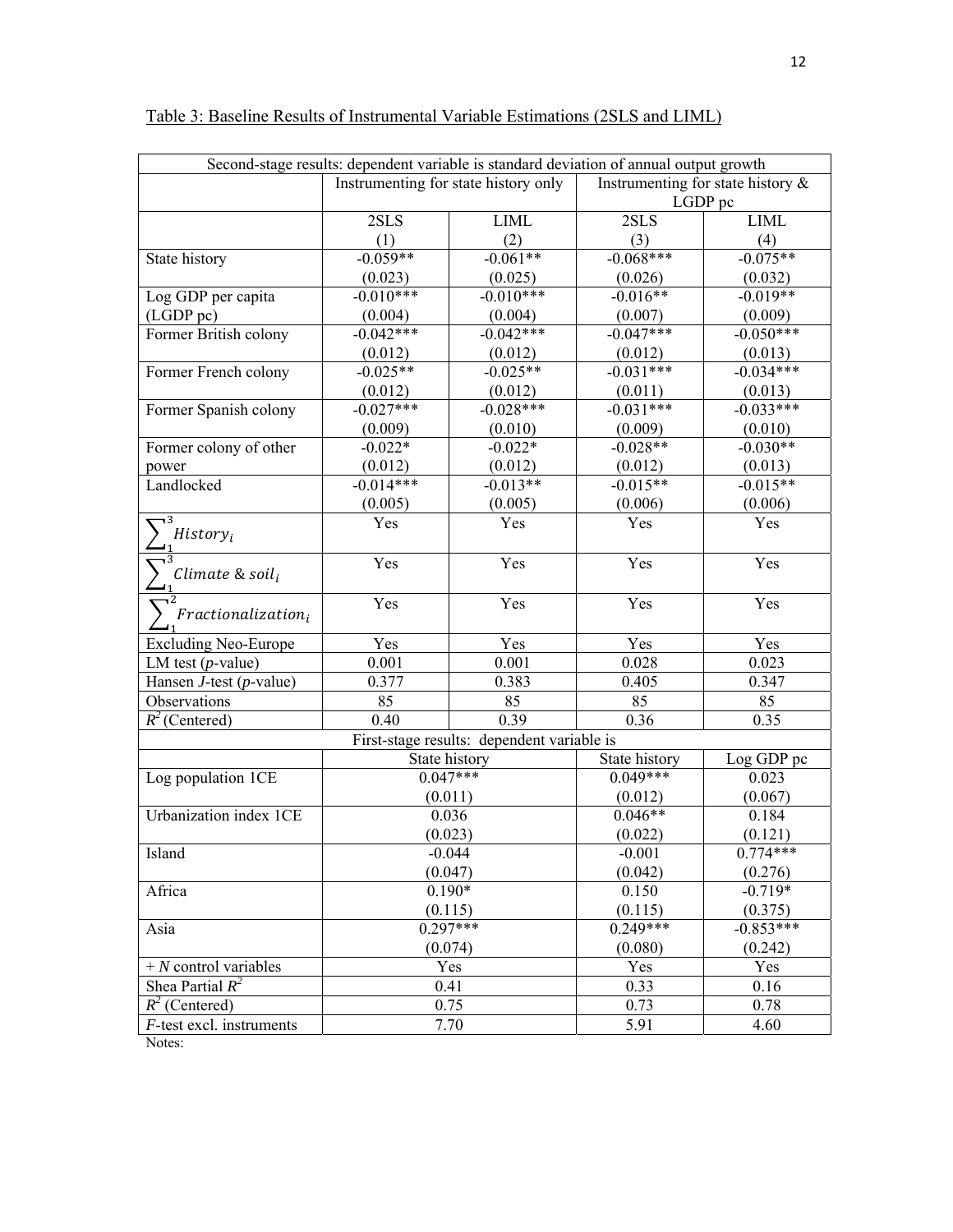| Second-stage results: dependent variable is an index of the frequency of sign changes for growth |            |                                      |                                      |              |  |  |  |
|--------------------------------------------------------------------------------------------------|------------|--------------------------------------|--------------------------------------|--------------|--|--|--|
|                                                                                                  |            | Instrumenting for state history only | Instrumenting for both state history |              |  |  |  |
|                                                                                                  |            |                                      |                                      | & log GDP pc |  |  |  |
|                                                                                                  | 2SLS       | <b>LIML</b>                          | 2SLS                                 | <b>LIML</b>  |  |  |  |
|                                                                                                  | (1)        | (2)                                  | (3)                                  | (4)          |  |  |  |
| State history                                                                                    | $-0.223**$ | $-0.254**$                           | $-0.233**$                           | $-0.289*$    |  |  |  |
|                                                                                                  | (0.108)    | (0.125)                              | (0.119)                              | (0.171)      |  |  |  |
| Log GDP per capita                                                                               | $-0.010$   | $-0.009$                             | $-0.016$                             | $-0.030$     |  |  |  |
|                                                                                                  | (0.019)    | (0.019)                              | (0.035)                              | (0.062)      |  |  |  |
| Former British colony                                                                            | $-0.128**$ | $-0.133**$                           | $-0.134**$                           | $-0.155*$    |  |  |  |
|                                                                                                  | (0.052)    | (0.054)                              | (0.065)                              | (0.091)      |  |  |  |
| Former French colony                                                                             | $-0.008$   | $-0.012$                             | $-0.015$                             | $-0.037$     |  |  |  |
|                                                                                                  | (0.052)    | (0.053)                              | (0.069)                              | (0.099)      |  |  |  |
| Former Spanish colony                                                                            | $-0.018$   | $-0.022$                             | $-0.023$                             | $-0.037$     |  |  |  |
|                                                                                                  | (0.038)    | (0.039)                              | (0.046)                              | (0.063)      |  |  |  |
| Former colony of other                                                                           | $-0.064$   | $-0.064$                             | $-0.069$                             | $-0.082$     |  |  |  |
| power                                                                                            | (0.048)    | (0.049)                              | (0.058)                              | (0.074)      |  |  |  |
| Landlocked                                                                                       | $-0.014$   | $-0.011$                             | $-0.015$                             | $-0.016$     |  |  |  |
|                                                                                                  | (0.038)    | (0.038)                              | (0.039)                              | (0.043)      |  |  |  |
| Agriculture history                                                                              | $-1.410$   | $-1.310$                             | $-1.410$                             | $-1.290$     |  |  |  |
| (x100000)                                                                                        | (0.993)    | (1.020)                              | (0.996)                              | (1.040)      |  |  |  |
| Technology history                                                                               | $-0.118$   | $-0.113$                             | $-0.109$                             | $-0.083$     |  |  |  |
|                                                                                                  | (0.088)    | (0.089)                              | (0.097)                              | (0.124)      |  |  |  |
| Genetic distance                                                                                 | $-7.530**$ | $-7.640**$                           | $-7.710**$                           | $-8.240**$   |  |  |  |
| (x100000)                                                                                        | (3.470)    | (3.540)                              | (3.620)                              | (4.100)      |  |  |  |
| Climate & soil <sub>i</sub>                                                                      | Yes        | Yes                                  | Yes                                  | Yes          |  |  |  |
|                                                                                                  |            |                                      |                                      |              |  |  |  |
| $\neg$ 2<br>$Fractionalization_i$                                                                | Yes        | Yes                                  | Yes                                  | Yes          |  |  |  |
| <b>Excluding Neo-Europe</b>                                                                      | Yes        | Yes                                  | Yes                                  | Yes          |  |  |  |
| LM test $(p$ -value)                                                                             | 0.002      | 0.002                                | 0.027                                | 0.027        |  |  |  |
| Hansen $J$ -test (p-value)                                                                       | 0.489      | 0.488                                | 0.360                                | 0.387        |  |  |  |
| Observations                                                                                     | 80         | 80                                   | 80                                   | 80           |  |  |  |
| $F$ -test                                                                                        | 6.892      | 6.892                                | 2.843                                | 2.843        |  |  |  |
| $R^2$ (Centered)                                                                                 | 0.45       | 0.44                                 | 0.45                                 | 0.42         |  |  |  |

# Table 4: Using the Frequency of Sign Changes for Growth to Measure Macro Volatility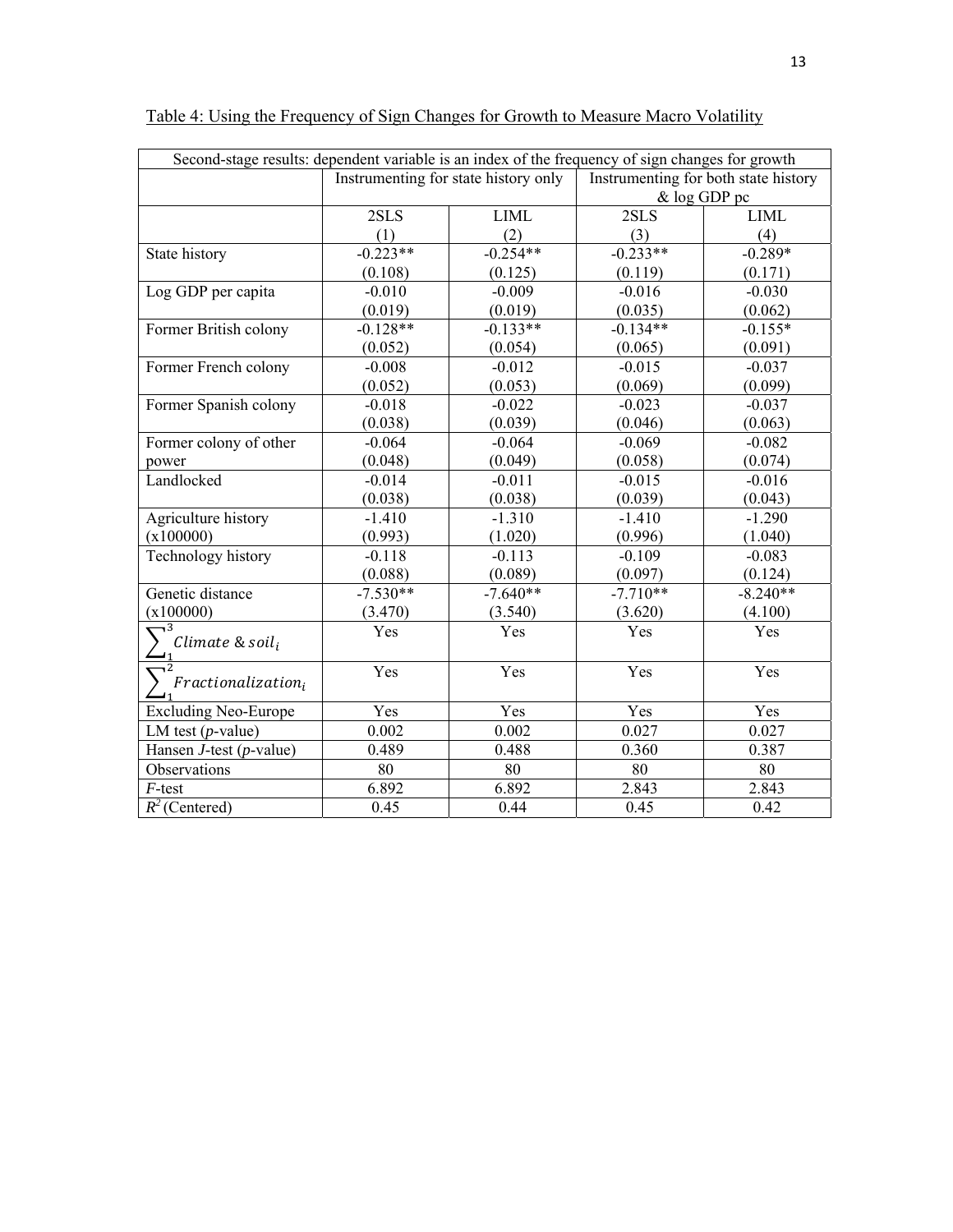|                                             | Dependent variable is standard deviation of annual output growth |            |             |            |             |             |
|---------------------------------------------|------------------------------------------------------------------|------------|-------------|------------|-------------|-------------|
|                                             | Excludes                                                         | Excludes   | Excludes    | Excludes   | Excludes    | Excludes    |
|                                             | high-Y                                                           | low-Y      | European    | Asian      | African     | former      |
|                                             | countries                                                        | countries  | countries   | countries  | countries   | colonies    |
|                                             | (1)                                                              | (2)        | (3)         | (4)        | (5)         | (6)         |
| State history                               | $-0.065*$                                                        | $-0.042*$  | $-0.064**$  | $-0.112*$  | $-0.174***$ | $-0.114***$ |
|                                             | (0.034)                                                          | (0.025)    | (0.032)     | (0.059)    | (0.066)     | (0.042)     |
| Log GDP per                                 | $-0.018***$                                                      | $-0.010$   | $-0.010**$  | $-0.014$   | $-0.017*$   | $-0.047**$  |
| capita                                      | (0.006)                                                          | (0.007)    | (0.004)     | (0.011)    | (0.010)     | (0.021)     |
| Former British                              | $-0.027**$                                                       | $-0.015**$ | $-0.042***$ | $-0.035**$ | $-0.026**$  |             |
| colony                                      | (0.011)                                                          | (0.006)    | (0.011)     | (0.014)    | (0.010)     |             |
| Former French                               | $-0.008$                                                         | 0.007      | $-0.026**$  | $-0.019$   | $-0.043**$  |             |
| colony                                      | (0.012)                                                          | (0.011)    | (0.010)     | (0.017)    | (0.020)     |             |
| Former Spanish                              | $-0.020*$                                                        | $-0.012$   | $-0.032***$ | $-0.023**$ | $-0.038**$  |             |
| colony                                      | (0.010)                                                          | (0.008)    | (0.012)     | (0.011)    | (0.015)     |             |
| Former colony of                            | $-0.002$                                                         | 0.003      | $-0.022*$   | $-0.012$   | $-0.035**$  |             |
| other power                                 | (0.014)                                                          | (0.011)    | (0.013)     | (0.023)    | (0.015)     |             |
| Landlocked                                  | $-0.009$                                                         | 0.001      | $-0.014**$  | $-0.007$   | $-0.002$    | 0.004       |
|                                             | (0.006)                                                          | (0.004)    | (0.007)     | (0.008)    | (0.010)     | (0.014)     |
| Agriculture history                         | 0.100                                                            | 0.193      | $-0.146$    | 0.325      | $0.601*$    | 0.003       |
| (x100000)                                   | (0.202)                                                          | (0.162)    | (0.252)     | (0.408)    | (0.351)     | (0.290)     |
| Technology history                          | $0.048**$                                                        | $0.027*$   | $0.036*$    | 0.039      | $0.0392*$   | $0.101**$   |
|                                             | (0.020)                                                          | (0.015)    | (0.021)     | (0.026)    | (0.023)     | (0.046)     |
| Genetic distance                            | 0.718                                                            | $1.160*$   | $-0.070$    | $-0.385$   | 1.300       | 0.332       |
| (x100000)                                   | (0.592)                                                          | (0.610)    | (0.706)     | (1.450)    | (1.000)     | (1.310)     |
| $\sqrt{3}$<br>Climate & soil;               | Yes                                                              | Yes        | Yes         | Yes        | Yes         | Yes         |
| $\overline{\mathbf{u}^2}$<br>Fractionalizat | Yes                                                              | Yes        | Yes         | Yes        | Yes         | Yes         |
| LM test $(p$ -value)                        | 0.099                                                            | 0.028      | 0.004       | 0.034      | 0.034       | 0.034       |
| Hansen $J$ -test ( $p$ -                    | 0.979                                                            | 0.445      | 0.285       | 0.858      | 0.258       | 0.453       |
| value)                                      |                                                                  |            |             |            |             |             |
| Observations                                | 70                                                               | 58         | 61          | 70         | 63          | 36          |
| F-test                                      | 1.59                                                             | 2.18       | 5.34        | 2.69       | 2.56        | 5.391       |
| $\overline{R}^2$ (Centered)                 | 0.21                                                             | 0.52       | 0.21        | 0.25       | 0.27        | 0.39        |

Table 5: Using Alternative Country Samples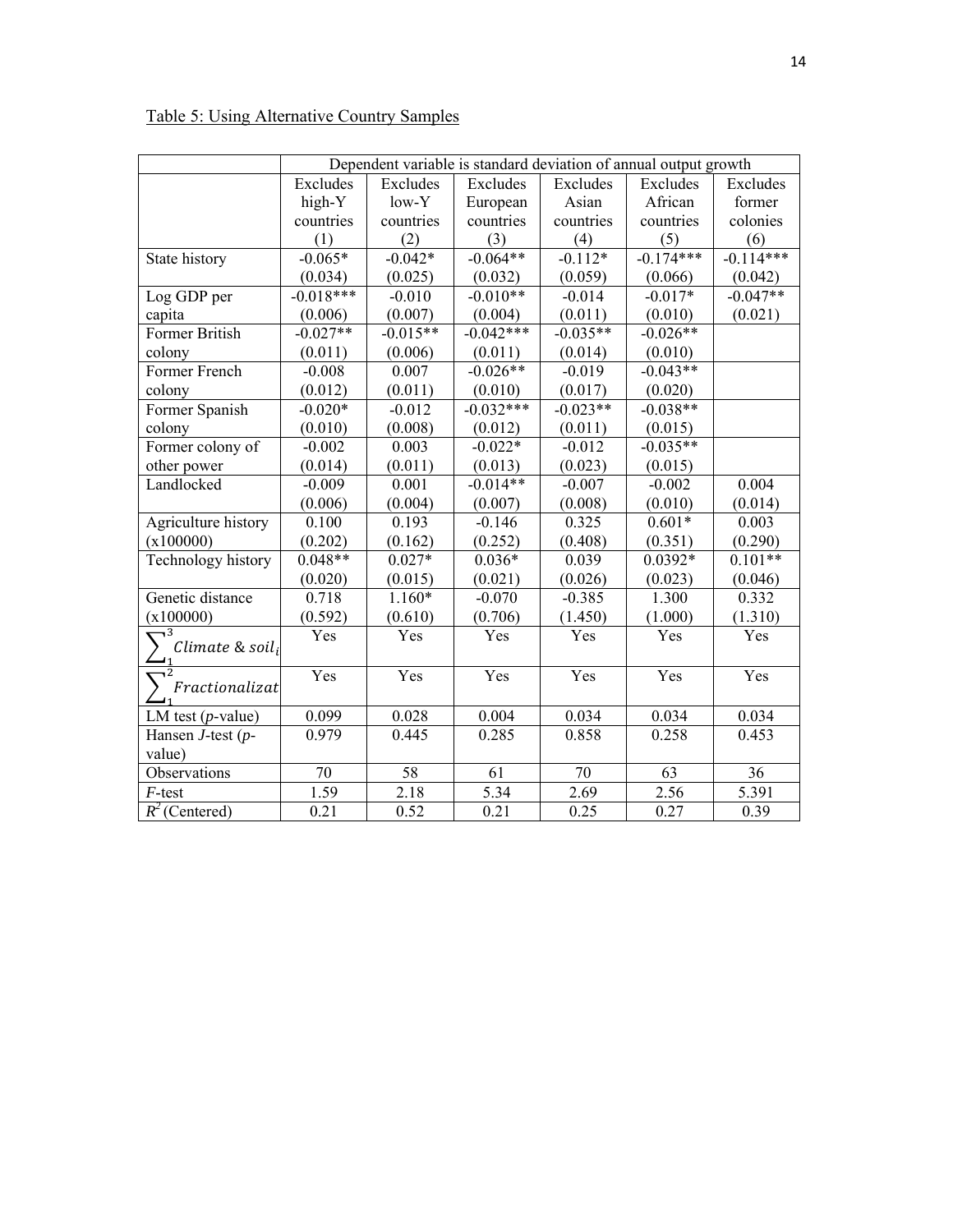| Second-stage results: dependent variable is standard deviation of annual output growth |                                          |             |                                      |                    |  |  |  |
|----------------------------------------------------------------------------------------|------------------------------------------|-------------|--------------------------------------|--------------------|--|--|--|
|                                                                                        | Instrumenting for state history $\&$ log |             | Instrumenting for state history, log |                    |  |  |  |
|                                                                                        | GDP per capita                           |             |                                      | GDP pc & democracy |  |  |  |
|                                                                                        | (2)<br>(1)                               |             | (3)                                  | (4)                |  |  |  |
| State history                                                                          | $-0.065***$                              | $-0.065***$ | $-0.072***$                          | $-0.068**$         |  |  |  |
|                                                                                        | (0.021)                                  | (0.022)     | (0.023)                              | (0.033)            |  |  |  |
| Log GDP per capita                                                                     | $-0.010$                                 | $-0.010$    | $-0.005$                             | 0.004              |  |  |  |
|                                                                                        | (0.008)                                  | (0.009)     | (0.008)                              | (0.010)            |  |  |  |
| Democracy                                                                              | $-0.002**$                               | $-0.001$    | $-0.003**$                           | 0.003              |  |  |  |
|                                                                                        | (0.001)                                  | (0.002)     | (0.001)                              | (0.007)            |  |  |  |
| Interaction: state history                                                             |                                          | $-0.001$    |                                      | $-0.010$           |  |  |  |
| and democracy                                                                          |                                          | (0.003)     |                                      | (0.009)            |  |  |  |
| Former British colony                                                                  | $-0.036***$                              | $-0.035***$ | $-0.032***$                          | $-0.026*$          |  |  |  |
|                                                                                        | (0.011)                                  | (0.012)     | (0.011)                              | (0.015)            |  |  |  |
| Former French colony                                                                   | $-0.027***$                              | $-0.026**$  | $-0.031***$                          | $-0.021$           |  |  |  |
|                                                                                        | (0.009)                                  | (0.011)     | (0.010)                              | (0.018)            |  |  |  |
| Former Spanish colony                                                                  | $-0.020**$                               | $-0.020**$  | $-0.017**$                           | $-0.016$           |  |  |  |
|                                                                                        | (0.008)                                  | (0.008)     | (0.008)                              | (0.010)            |  |  |  |
| Former colony of other                                                                 | $-0.015$                                 | $-0.014$    | $-0.013$                             | $-0.003$           |  |  |  |
| power                                                                                  | (0.011)                                  | (0.013)     | (0.010)                              | (0.015)            |  |  |  |
| Landlocked                                                                             | $-0.011**$                               | $-0.010*$   | $-0.008$                             | $-0.004$           |  |  |  |
|                                                                                        | (0.005)                                  | (0.005)     | (0.006)                              | (0.007)            |  |  |  |
| Agriculture history                                                                    | $-0.044$                                 | $-0.044$    | $-0.102$                             | $-0.096$           |  |  |  |
| (x100000)                                                                              | (0.173)                                  | (0.170)     | (0.163)                              | (0.220)            |  |  |  |
| <b>Technology history</b>                                                              | $0.040**$                                | $0.039**$   | $0.047***$                           | 0.029              |  |  |  |
|                                                                                        | (0.016)                                  | (0.017)     | (0.017)                              | (0.021)            |  |  |  |
| Genetic distance                                                                       | 0.653                                    | 0.642       | 0.535                                | 0.354              |  |  |  |
| (x100000)                                                                              | (0.427)                                  | (0.418)     | (0.459)                              | (0.877)            |  |  |  |
|                                                                                        | Yes                                      | Yes         | Yes                                  | Yes                |  |  |  |
| Climate & soil,                                                                        |                                          |             |                                      |                    |  |  |  |
|                                                                                        | Yes                                      | Yes         | Yes                                  | Yes                |  |  |  |
| $Fractionalization_i$                                                                  |                                          |             |                                      |                    |  |  |  |
| LM test $(p$ -value)                                                                   | 0.028                                    | 0.092       | 0.017                                | 0.060              |  |  |  |
| $F$ -test                                                                              | 3.199                                    | 2.068       | 3.454                                | 1.272              |  |  |  |
| Hansen $J$ -test (p-value)                                                             | 0.790                                    | 0.788       | 0.898                                | 0.544              |  |  |  |
| Observations                                                                           | 84                                       | 84          | 84                                   | 80                 |  |  |  |
| $R^2$ (Centered)                                                                       | 0.45                                     | 0.46        | 0.42                                 | 0.28               |  |  |  |

# Table 6: History of State Political Institutions and Democratic Institutions